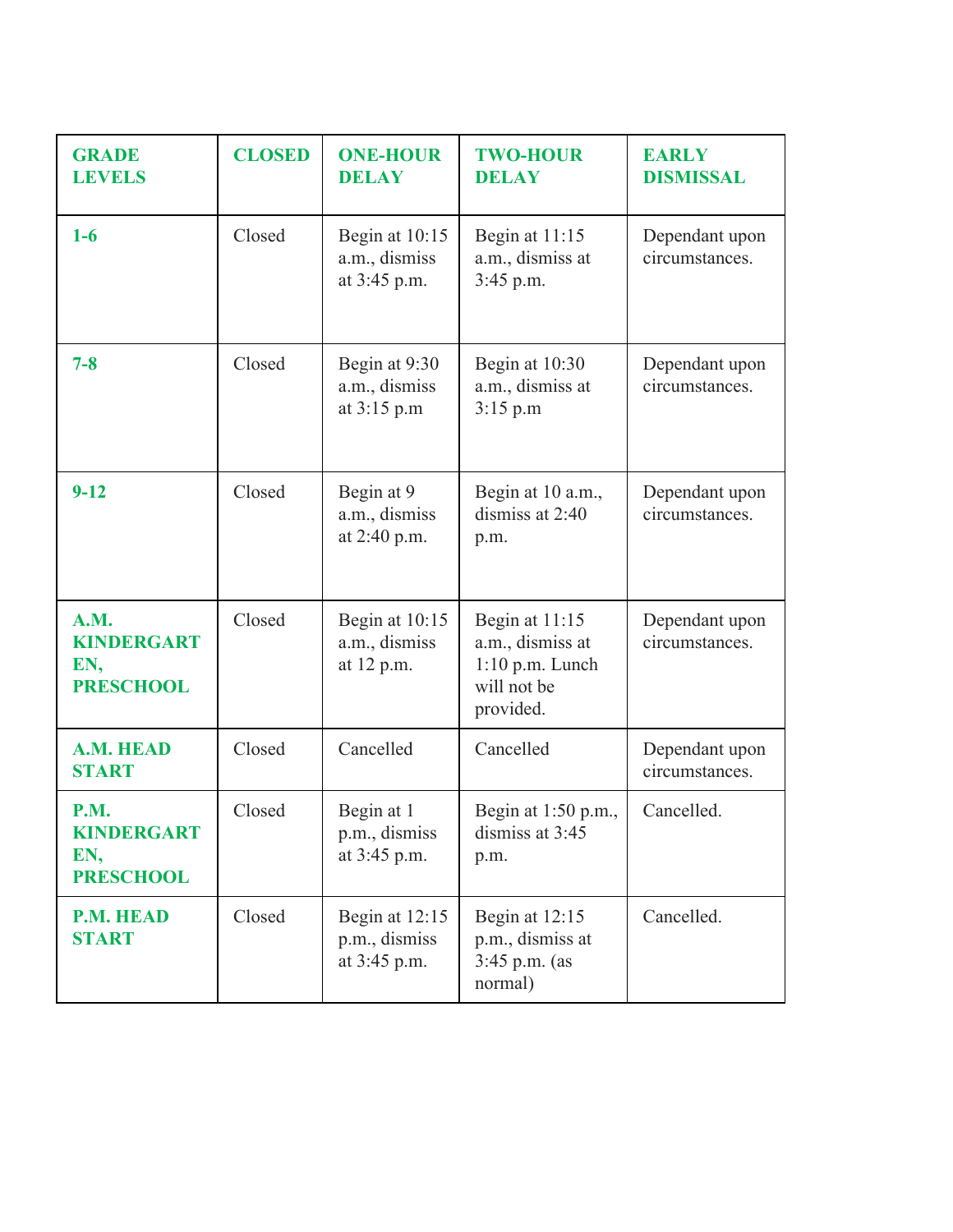| <b>BUSES</b>                                            | <b>Not</b><br>running                                               | Buses for<br>A.M.<br>preschool,<br>A.M.<br>kindergarten<br>through<br>grade 12<br>operate on a<br>one-hour<br>delay for<br>student<br>pick-up from<br>home (A.M.<br>Head Start is<br>cancelled).<br><b>Buses</b> for<br>P.M.<br>kindergarten,<br>preschool and<br><b>Head Start</b><br>operate as<br>usual for<br>student<br>pick-up from<br>home.<br>Buses operate<br>as normal to<br>return students<br>to home. | Buses for A.M.<br>preschool, A.M.<br>kindergarten<br>through grade 12<br>operate on a<br>two-hour delay for<br>student pick-up<br>from home (A.M.<br>Head Start is<br>cancelled).<br>Buses for P.M.<br>kindergarten and<br>preschool operate<br>on 50<br>-minute delay for<br>student pick-up<br>from home.<br><b>Buses for Head</b><br><b>Start</b> operate as<br>normal.<br>Buses operate as<br>normal to return<br>students to home. | Dependant upon<br>circumstances.                                                  |
|---------------------------------------------------------|---------------------------------------------------------------------|--------------------------------------------------------------------------------------------------------------------------------------------------------------------------------------------------------------------------------------------------------------------------------------------------------------------------------------------------------------------------------------------------------------------|-----------------------------------------------------------------------------------------------------------------------------------------------------------------------------------------------------------------------------------------------------------------------------------------------------------------------------------------------------------------------------------------------------------------------------------------|-----------------------------------------------------------------------------------|
| A.M.<br><b>LATCHKEY</b>                                 | Cancelled                                                           | Cancelled                                                                                                                                                                                                                                                                                                                                                                                                          | Cancelled                                                                                                                                                                                                                                                                                                                                                                                                                               | Operate as usual                                                                  |
| <b>P.M.</b><br><b>LATCHKEY</b>                          | Cancelled                                                           | Operate as<br>usual                                                                                                                                                                                                                                                                                                                                                                                                | Operate as usual                                                                                                                                                                                                                                                                                                                                                                                                                        | Cancelled                                                                         |
| <b>EXTRA-</b><br><b>CURRICULAR</b><br><b>ACTIVITIES</b> | Cancelled<br>- unless<br>otherwise<br>communic<br>ated by<br>school | A.M.<br>cancelled,<br>P.M. operate<br>as usual -<br>unless<br>otherwise<br>communicated<br>by school                                                                                                                                                                                                                                                                                                               | A.M. cancelled,<br>P.M. operate as<br>usual - unless<br>otherwise<br>communicated                                                                                                                                                                                                                                                                                                                                                       | A.M. operate as<br>usual, P.M.<br>cancelled - unless<br>otherwise<br>communicated |